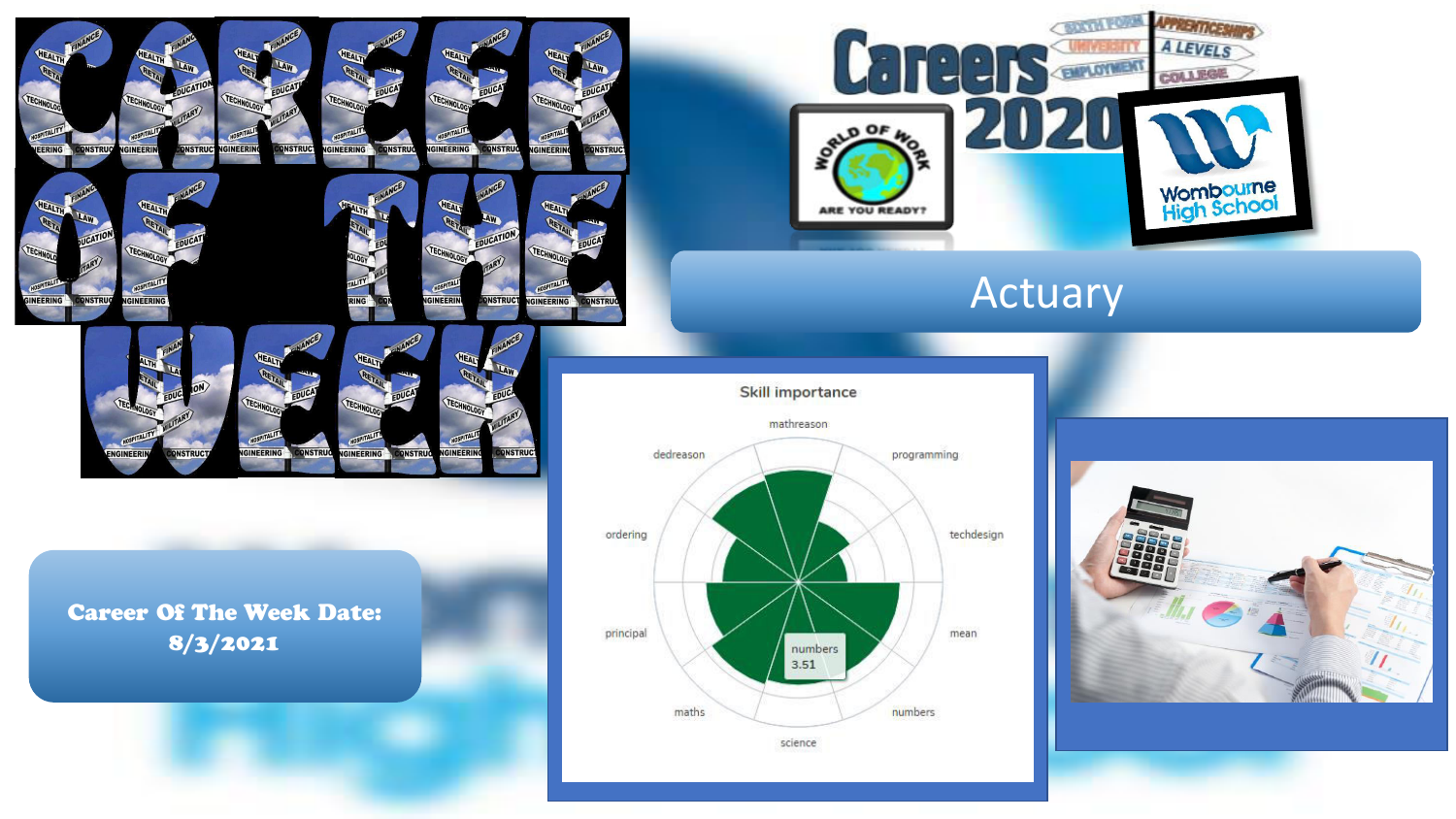

## Actuary



#### **Description?**

 $\circledR$ 

 $(?)$ 

Jobholders in this unit group apply theoretical principles and practical techniques to assess risk and formulate probabilistic outcomes in order to inform economic and business policy, and to analyse and interpret data used to assist in the formulation of financial, business and economic policies in order to maximise growth or improve business performance.

#### **Qualifications**

Entry is most common with a relevant degree or equivalent qualification. Professional qualifications are available and mandatory for actuarial occupations.

### £52,000

average salary

The UK average salary is £28,758

### $36$ <br>average weekly hours workforce workforce workforce workforce stories in the stories of the stories of the stories of the stories of the stories of the stories of the stories of the stories of the stories of the stories of the stories of the st

There are 37.5 hours in the average working week

54% male 46% female The UK workforce is 47% female and 53% male